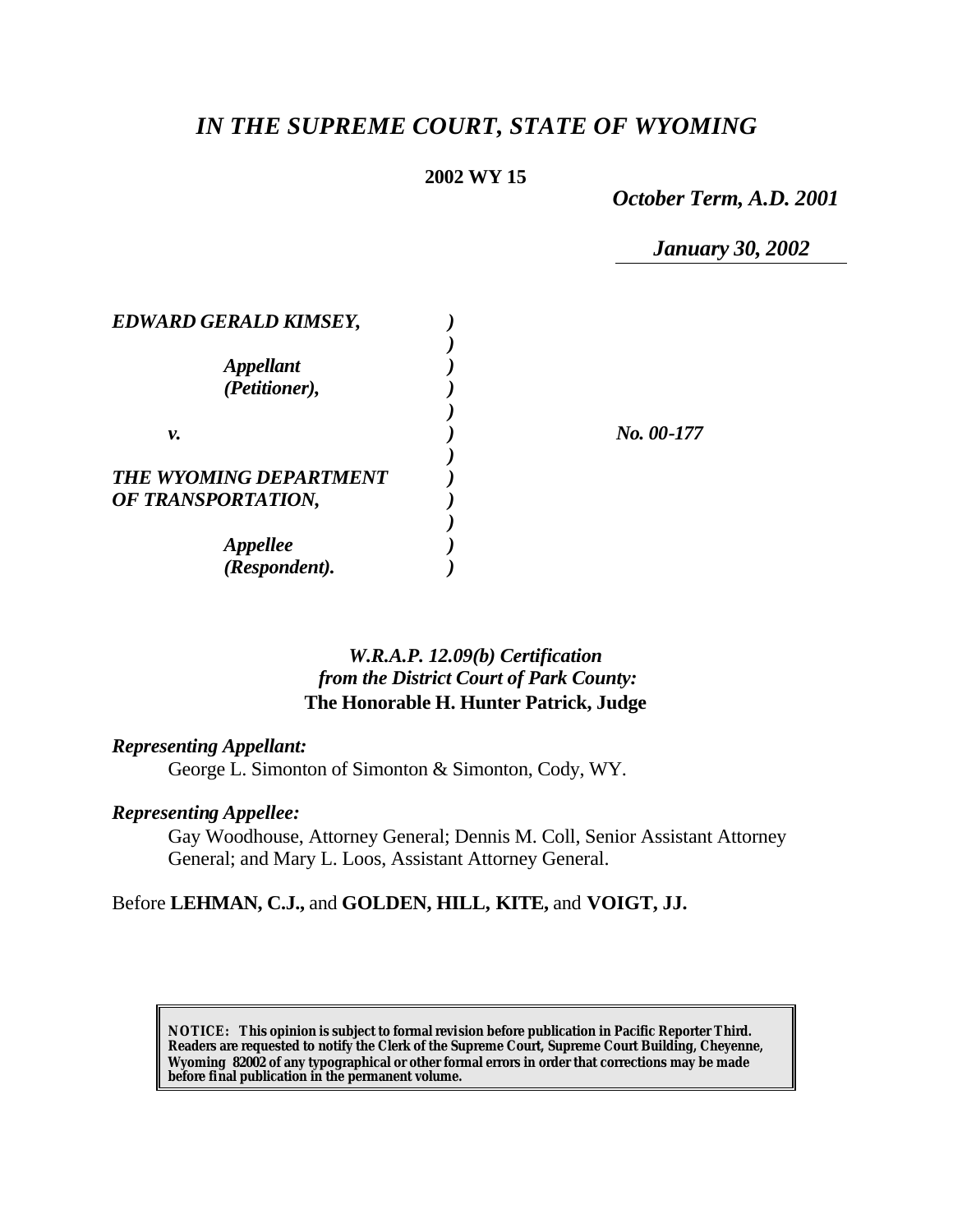#### **LEHMAN, Chief Justice.**

[¶1] Appellant Edward Gerald Kimsey appeals from the Office of Administrative Hearing's (OAH) order, which upheld the appellee Wyoming Department of Transportation's (WYDOT) implied consent suspension of Kimsey's driver's license for a six-month period.

[¶2] We affirm.

#### *ISSUES*

[¶3] Kimsey submits the following issues for our analysis:

1. Was the Administrative Hearing Officer's finding "that there existed probable cause to believe Licensee had been driving or was in actual physical control of a motor vehicle upon a public street or highway in this state in violation of Wyo. Stat. § 31-5- 233(b) (1995)" supported by substantial evidence?

2. Was the Administrative Hearing Officer's finding that "Licensee refused to submit to all required chemical tests" supported by substantial evidence?

3. Was the Administrative Hearing Officer's denial of Motion for New Trial And/Or Relief From Judgment an abuse of discretion?

#### *FACTS*

[¶4] After a night out drinking, Kimsey arrived home in the early morning hours of February 27, 2000, to find a message on his answering machine informing him that his wife had been arrested and was being detained at the Cody Law Enforcement Center (Law Center). Kimsey called the Law Center to inquire about his wife, and the dispatcher told him that his wife had indeed been arrested and that she would have to spend the night in jail. The dispatcher transferred Kimsey's call to Officer Schwindt who advised Kimsey that his wife had been arrested for driving while under the influence of alcohol, that he could not speak to her over the telephone or personally, and that she would not be released until later in the day. Both the dispatcher and Officer Schwindt believed Kimsey to be intoxicated based on their conversations with him on the telephone.

[¶5] Just a few minutes after this telephone conversation ended, Kimsey showed up at the Law Center. He picked up an in-house telephone and waited for several minutes without ever trying to dial a number. When he finally hung up the telephone, the dispatcher called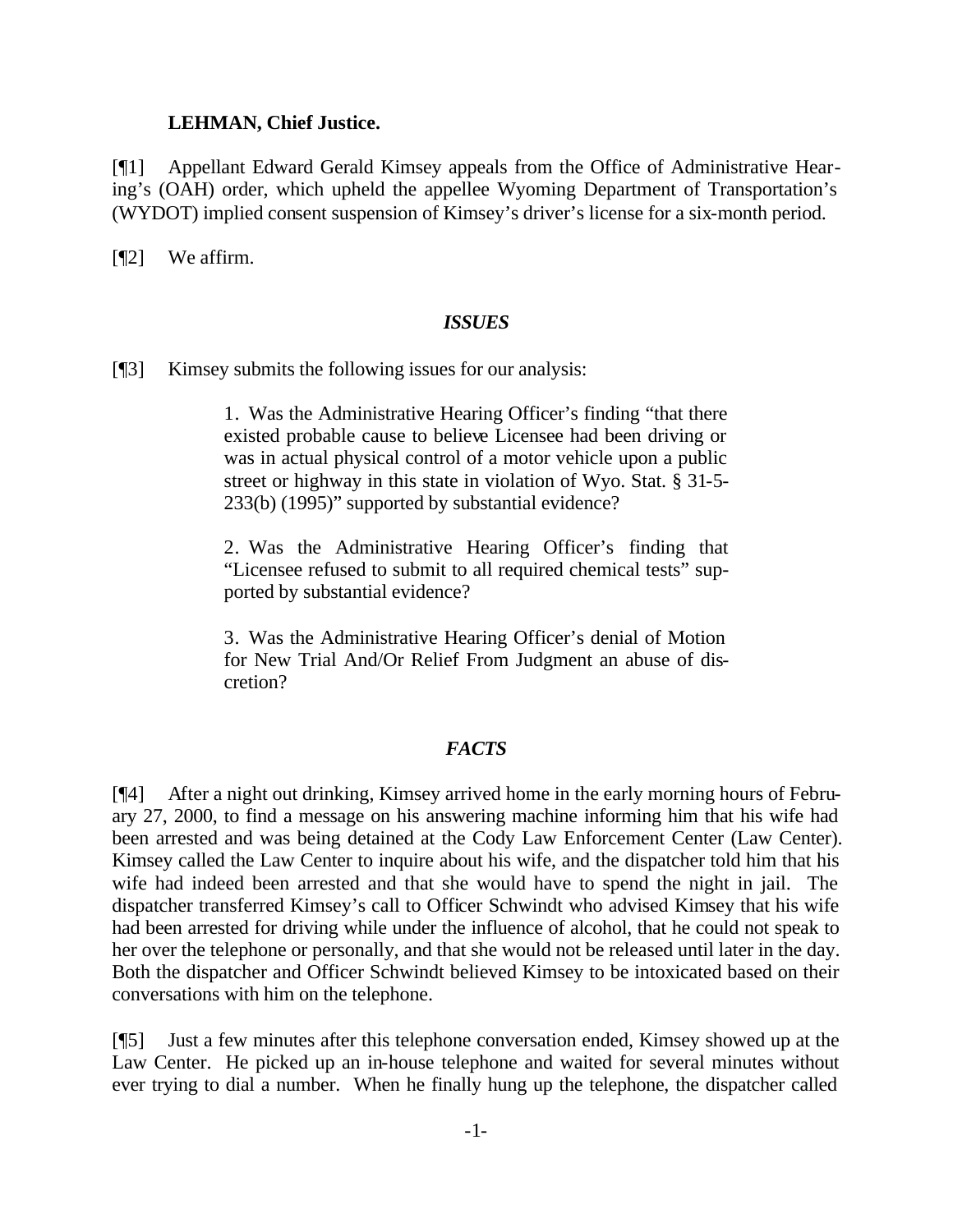him to find out who he was and what he wanted. Kimsey identified himself and asked about his wife. The dispatcher asked Officers Melson and Johnson to speak with Kimsey because she believed he was intoxicated.

[¶6] Officer Johnson had exited the building just moments before Kimsey arrived at the Law Center. Upon receiving the request from the dispatcher, Officer Johnson returned to the building and noticed a Dodge truck that was not there when he left just moments before and was now parked in front of the building. Officer Johnson ran a registration check on the vehicle and discovered that it belonged to Kimsey and his wife. Officer Johnson approached Kimsey and asked him if the Dodge truck was his. Kimsey said that it was. When Officer Johnson asked Kimsey how he had gotten to the Law Center, Kimsey told him that he had driven his vehicle and added "but I'm O.K." Officer Johnson asked Kimsey if he had been drinking. Kimsey said that he had been drinking a little and again indicated that he was all right to drive.

[¶7] Officer Johnson proceeded to explain the circumstances surrounding Kimsey's wife's arrest. Officer Melson arrived and joined the conversation. The dispatcher was stationed just a few feet away and overheard the entire exchange.

[¶8] During this discussion, Officer Johnson noticed that Kimsey's speech was slurred, he was unsteady on his feet, and he smelled strongly of alcohol. When Johnson told Kimsey that he thought he was too intoxicated to be driving, Kimsey assured Johnson that he was "O.K." Officer Johnson asked Kimsey to perform sobriety tests. Kimsey declined and stated he just wanted to get his wife and they would walk home. When Officer Johnson persisted with his request, Kimsey said that he did not drive to the Law Center. Officer Johnson asked how his truck got to the Law Center, and Kimsey initially answered that he did not know. He then stated that maybe his wife had driven it there. Officer Johnson again asked Kimsey to perform sobriety tests, and Kimsey again refused.

[¶9] Officer Johnson informed Kimsey he was under arrest for driving while under the influence of alcohol, handcuffed him, and escorted him to the jail. Officer Johnson read Kimsey the implied consent advisement and asked Kimsey to take a breathalyzer test, which Kimsey refused. Kimsey was remanded to the custody of the jail. He was again asked to take the test after he had been booked, and again he refused. The detention officer explained to Kimsey that he would not be released until a breathalyzer test read zero and placed Kimsey into the intoxication room.

[¶10] Kimsey did not reach a zero alcohol level until 7:00 p.m., approximately seventeen hours after being arrested. As Kimsey was being released, he signed a document stating that he had initially refused to submit to chemical testing. He claims he did not understand that he was signing a refusal to submit to chemical testing form and that he did so only so that he could be released from jail.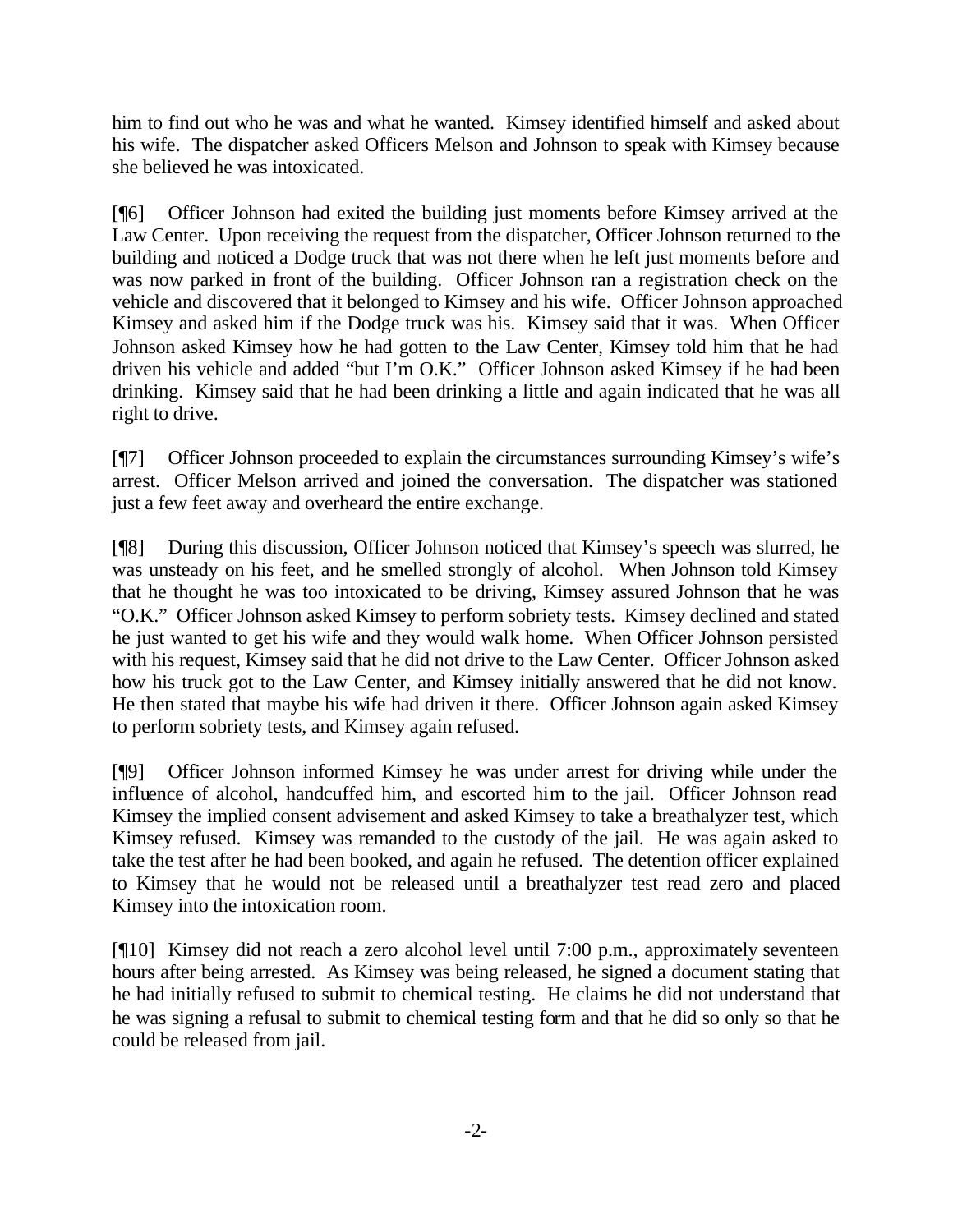[¶11] The OAH heard the matter and upheld the implied consent suspension. Kimsey filed a Motion for New Trial and/or Relief from Judgment, which the OAH denied. Kimsey then petitioned the district court for review of the OAH's order, and the district court certified the case to this court pursuant to W.R.A.P. 12.09(b).

#### *STANDARD OF REVIEW*

[¶12] When the district court certifies an administrative agency's decision directly to this court, we review that agency decision under the same appellate standards applicable to the reviewing court of the first instance. *Wesaw v. Quality Maintenance*, 2001 WY 17, ¶8, 19 P.3d 500, ¶8 (Wyo. 2001). Our judicial review is limited to those considerations specified in Wyo. Stat. Ann. § 16-3-114(c) (LexisNexis 2001), which provides:

> To the extent necessary to make a decision and when presented, the reviewing court shall decide all relevant questions of law, interpret constitutional and statutory provisions, and determine the meaning or applicability of the terms of an agency action. In making the following determinations, the court shall review the whole record or those parts of it cited by a party and due account shall be taken of the rule of prejudicial error. The reviewing court shall:

> > \* \* \*

(ii) Hold unlawful and set aside agency action, findings and conclusions found to be:

> (A) Arbitrary, capricious, an abuse of discretion or otherwise not in accordance with law;

> > \* \* \*

(E) Unsupported by substantial evidence in a case reviewed on the record of an agency hearing provided by statute.

[¶13] In reviewing findings of fact, we examine the entire record to determine if there is substantial evidence to support an agency's findings. *Wesaw,* ¶9. If the agency's findings are supported by substantial evidence, we cannot properly substitute our judgment for that of the agency and must uphold the findings on appeal. *Id*. Substantial evidence is relevant evidence that a reasonable mind might accept in support of the conclusions of the agency. It is more than a scintilla of evidence. *Id.*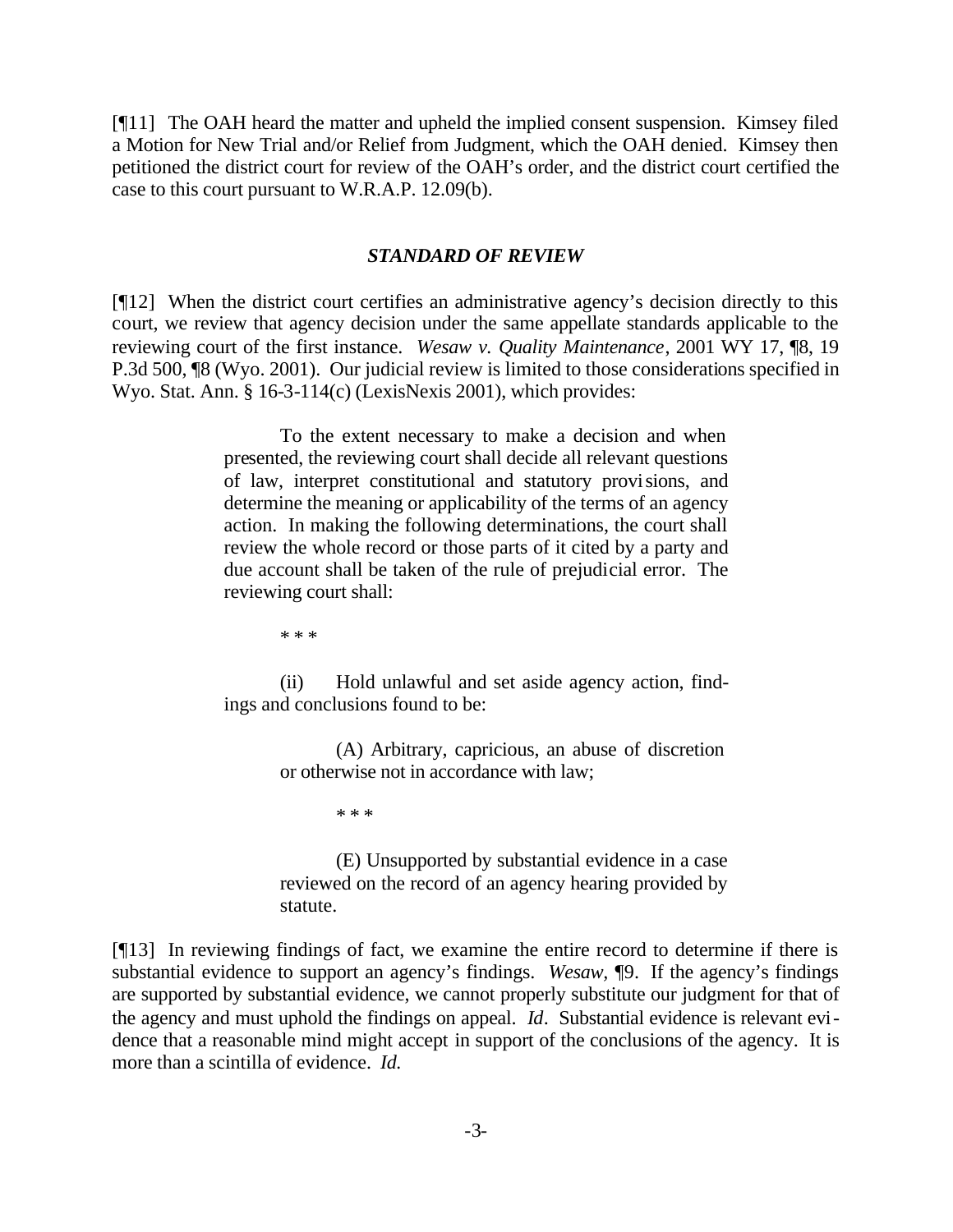[¶14] Conclusions of law made by an administrative agency are affirmed only if they are in accord with the law. *Collicott v. State ex rel. Workers' Safety & Compensation Div.*, 2001 WY 35,  $\P 4$ , 20 P.3d 1077,  $\P 4$  (Wyo. 2001). We do not afford any deference to the agency's determination, and we will correct any error made by the agency in either interpreting or applying the law. *Id*.

#### *DISCUSSION*

#### **A.** *Probable Cause*

[¶15] Kimsey contends that Officer Johnson lacked probable cause to arrest him for driving while under the influence because no one saw Kimsey actually driving his vehicle. WYDOT counters that Officer Johnson had reasonable grounds to believe that Kimsey drove his vehicle while intoxicated, giving him probable cause to arrest him.

[¶16] The party who challenges whether the agency's decision was supported by sufficient evidence bears the burden of showing that it was not supported by such evidence. *Smith v. State ex rel. Dep't of Transp.*, 11 P.3d 931, 937 (Wyo. 2000). A police officer may arrest a person without a warrant if at the time of the arrest he possesses probable cause to believe that the person has committed a crime. *Jandro v. State*, 781 P.2d 512, 517 (Wyo. 1989). Probable cause exists when, given the totality of the circumstances, a prudent, reasonable, and cautious police officer is led to believe a crime has been committed by the person who is being arrested. *Smith*, 11 P.3d at 937. Probable cause by definition involves probabilities rather than certainties. *Id.*

[¶17] After analyzing the totality of the circumstances that led up to Kimsey's arrest, we hold that Officer Johnson possessed adequate probable cause to arrest Kimsey for driving while under the influence of alcohol. It took only a few minutes for Kimsey to arrive at the Law Center after he called to inquire about the condition of his wife. Officer Johnson left the building just before Kimsey arrived, and when he returned to speak with Kimsey, he noticed the vehicle in the parking lot. When Officer Johnson asked Kimsey about the truck, Kimsey admitted that it was his and that he had driven it to the Law Center, assuring Officer Johnson that he was okay to drive. Officer Johnson told Kimsey that he thought Kimsey was too intoxicated to be driving, and Kimsey again assured Officer Johnson that he was all right to drive. When Officer Johnson asked Kimsey to perform some field sobriety tests, Kimsey asked if he could just collect his wife and promised to walk home. Officer Johnson again requested Kimsey perform sobriety tests, and Kimsey replied that he did not drive the vehicle to the Law Center and that he did not know how it got there. Kimsey next gave the explanation that maybe his wife had driven the vehicle to the Law Center.

[¶18] Given the confusing nature of Kimsey's statements, along with his slurred speech, instability, and the strong odor of alcohol, Officer Johnson concluded that Kimsey was intoxicated. This conclusion, coupled with the presence of Kimsey's vehicle in the parking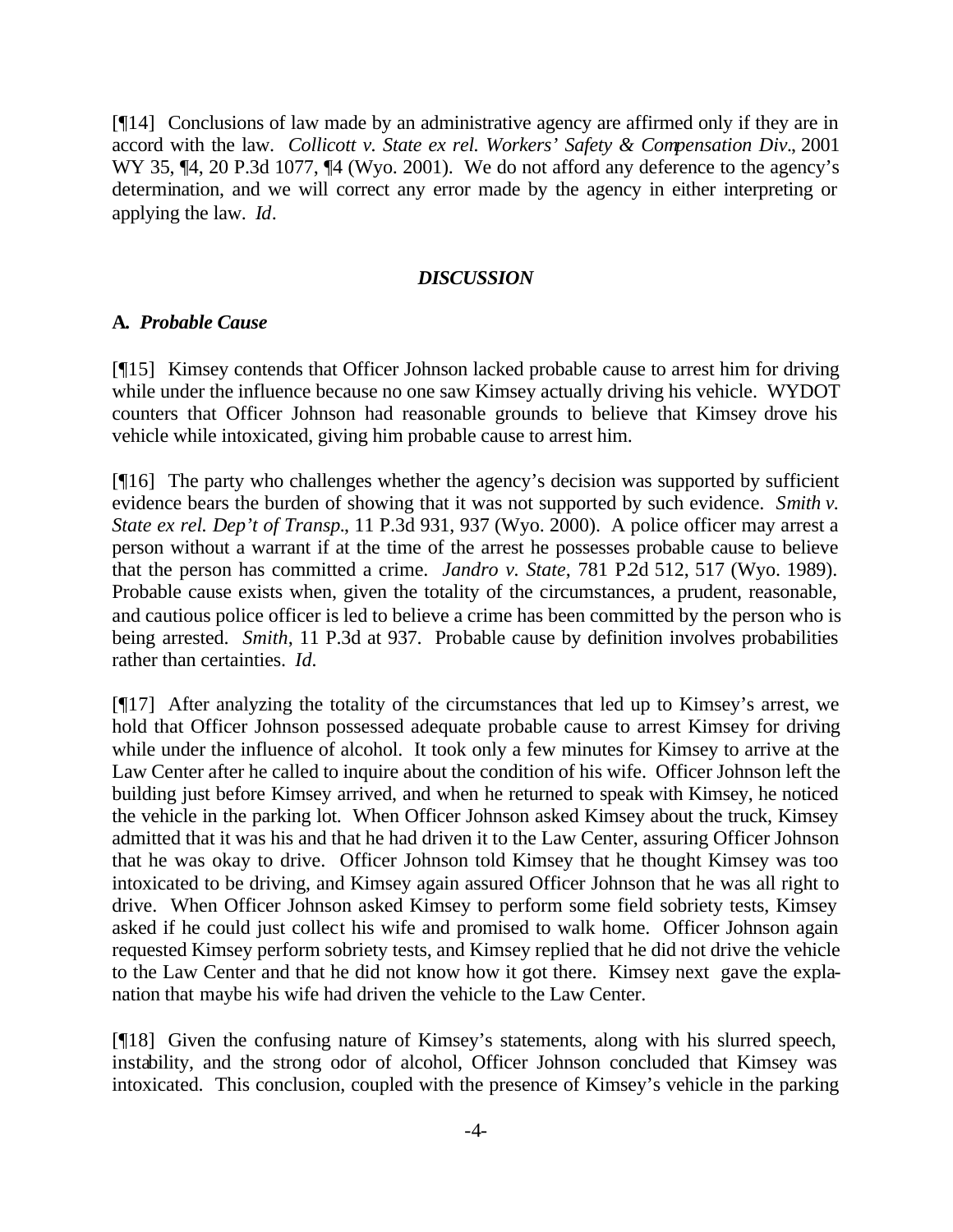lot, encompass the reasonable conclusion that Kimsey was intoxicated and that he had driven his vehicle to the Law Center to check on his wife.

[¶19] Kimsey asserts to this court that when he told Officer Johnson he drove to the Law Center, he meant he had received a ride to the Law Center. We find it peculiar that Kimsey neither offered this excuse to any of the officers on the night he was arrested, nor did he present any evidence at the hearing regarding the identity of the individual he claims gave him the ride.

[¶20] We hold that the totality of the circumstances were adequate to cause a reasonable police officer to believe Kimsey had driven while under the influence of alcohol even though no one actually saw him driving the vehicle. Officer Johnson, therefore, possessed adequate probable cause to arrest Kimsey for driving while under the influence of alcohol.

# **B.** *Chemical Tests*

[¶21] Kimsey next contends that the hearing examiner's finding that he refused to submit to all required chemical tests was not supported by substantial evidence. He asserts that he did submit to the required tests and that the officers on duty that night banded together to fabricate their own official story of what transpired. WYDOT replies that Kimsey initially refused to take a breathalyzer test, but did later take several so that the officers could determine when Kimsey could be released from jail.

[¶22] To support his argument, Kimsey claims that the detention officer advised that he had blown approximately a .17. He maintains that this evidence corroborates that he did take a test. He also insists that a .17 reading is more consistent with having been tested soon after he got there than after spending seventeen hours in jail.

[¶23] This court has adopted a bright line rule that states once a driver refuses to take a test, any subsequent attempt to rescind or cure that refusal is ineffective against the legal consequences of the initial refusal for the purposes of Wyo. Stat. Ann. § 31-6-102(d) (LexisNexis 2001). *Farmer v. State, Dep't of Transp.*, 986 P.2d 165, 167-68 (Wyo. 1999). We reiterated the policy considerations behind this bright line rule:

> Implied consent laws generally have three objectives: "(1) to discourage individuals from driving an automobile while under the influence of intoxicants[;] (2) to remove the driving privileges from those individuals disposed to driving while inebriated[;] and (3) to provide an efficient means of gathering reliable evidence of intoxication or nonintoxication." [*Department of Licensing v. Lax*, 125 Wash.2d 818, 888 P.2d 1190, 1193 (1995)] (citing *Nowell v. Department of Motor Vehicles*, 83 Wash.2d 121, 516 P.2d 205 (1973)).